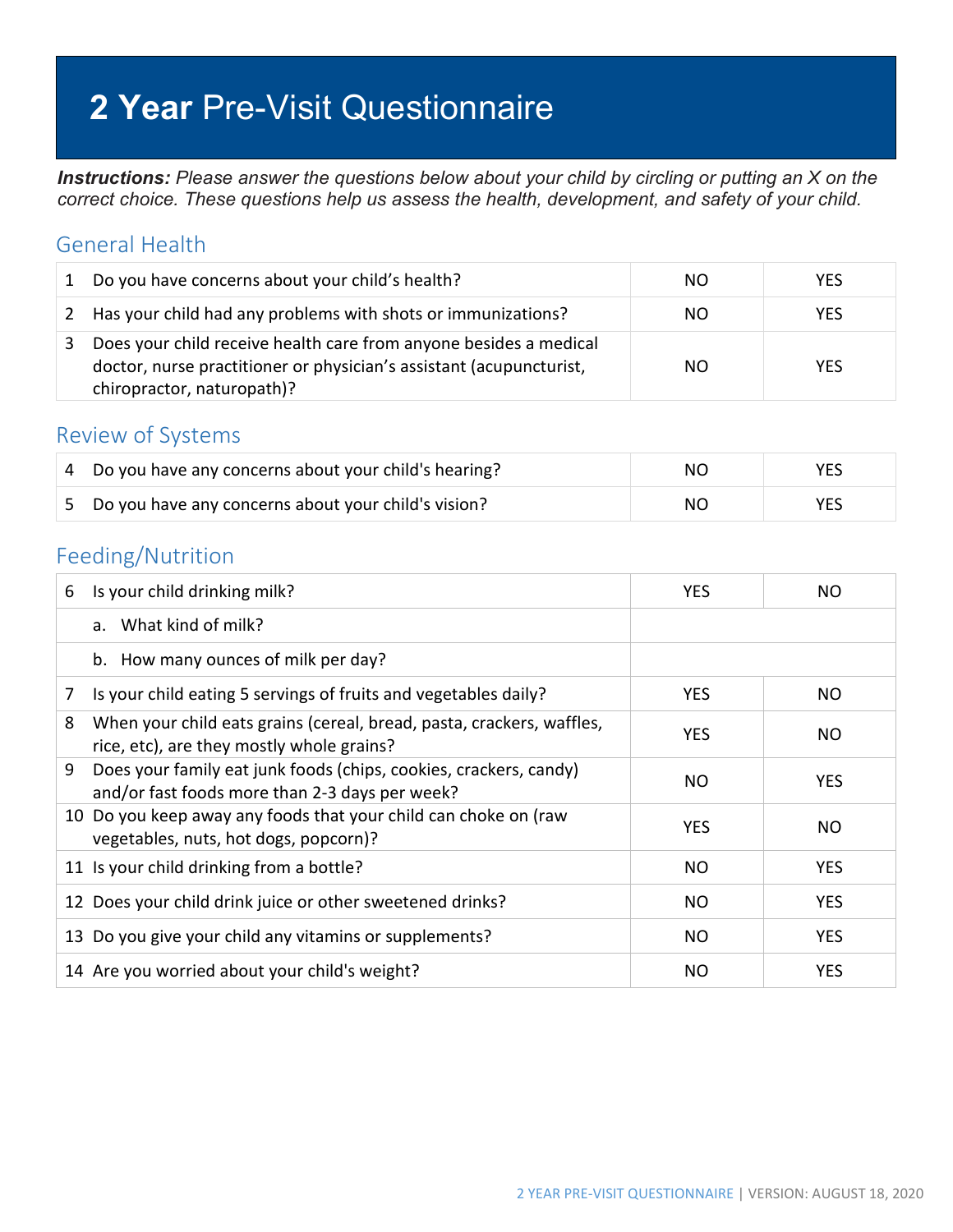# Lipids

| 15 Does your child have a parent who has had a stroke or heart attack<br>before age 55? | NO. | <b>YES</b> |
|-----------------------------------------------------------------------------------------|-----|------------|
| 16 Does your child have a parent or sibling with high cholesterol?                      | NO. | <b>YES</b> |

#### Oral Health

| 17 Does your child see a dentist at least 2 times a year?<br>(If your answer is yes, please skip ahead to #22)            | <b>YES</b> | NO.        |                 |
|---------------------------------------------------------------------------------------------------------------------------|------------|------------|-----------------|
| ANSWER #18-21 ONLY IF YOUR CHILD DOES NOT SEE A DENTIST                                                                   |            |            |                 |
| 18 Has any caregiver had cavities/dental decay in the past year?                                                          | NO.        | <b>YES</b> |                 |
| 19 Does your child drink something other than water from a cup<br>continually and/or snack frequently throughout the day? | NO.        | <b>YFS</b> |                 |
| 20 Does your water contain fluoride or is your child on a fluoride<br>supplement?                                         | <b>YES</b> | NO.        | <b>NOT SURE</b> |
| 21 Do your brush your child's teeth with a fluoride-containing<br>toothpaste (size of a grain of rice) twice daily?       | <b>YES</b> | NO.        |                 |

#### Elimination

| 22 Does your child have regular soft bowel movements (poop)?   | YES | NO. |
|----------------------------------------------------------------|-----|-----|
| 23 Have you started toilet (potty) training?                   | YES | NO. |
| 24 Does your child tell you when a diaper needs to be changed? | YES | NO. |

## Activity / Exercise / Screen Time

| 25 Does your child have screen time (smartphone, tablet, TV) more than<br>1 hour daily? | NO.        | <b>YES</b> |
|-----------------------------------------------------------------------------------------|------------|------------|
| 26 Does your child have bedroom access to screen time?                                  | NO.        | <b>YES</b> |
| 27 Do you read to your child every day?                                                 | <b>YES</b> | NO.        |
| 28 Does your child play actively for at least 1 hour per day?                           | <b>YES</b> | NO.        |

## Sleep

| 29 Does your child sleep through the night?                    | <b>YES</b> | NO.        |
|----------------------------------------------------------------|------------|------------|
| 30 Do you have a bedtime routine?                              | <b>YES</b> | NO.        |
| 31 Does your child fall asleep on his own, in his/her own bed? | <b>YES</b> | NO.        |
| 32 Does your child snore more than a little?                   | NO.        | <b>YES</b> |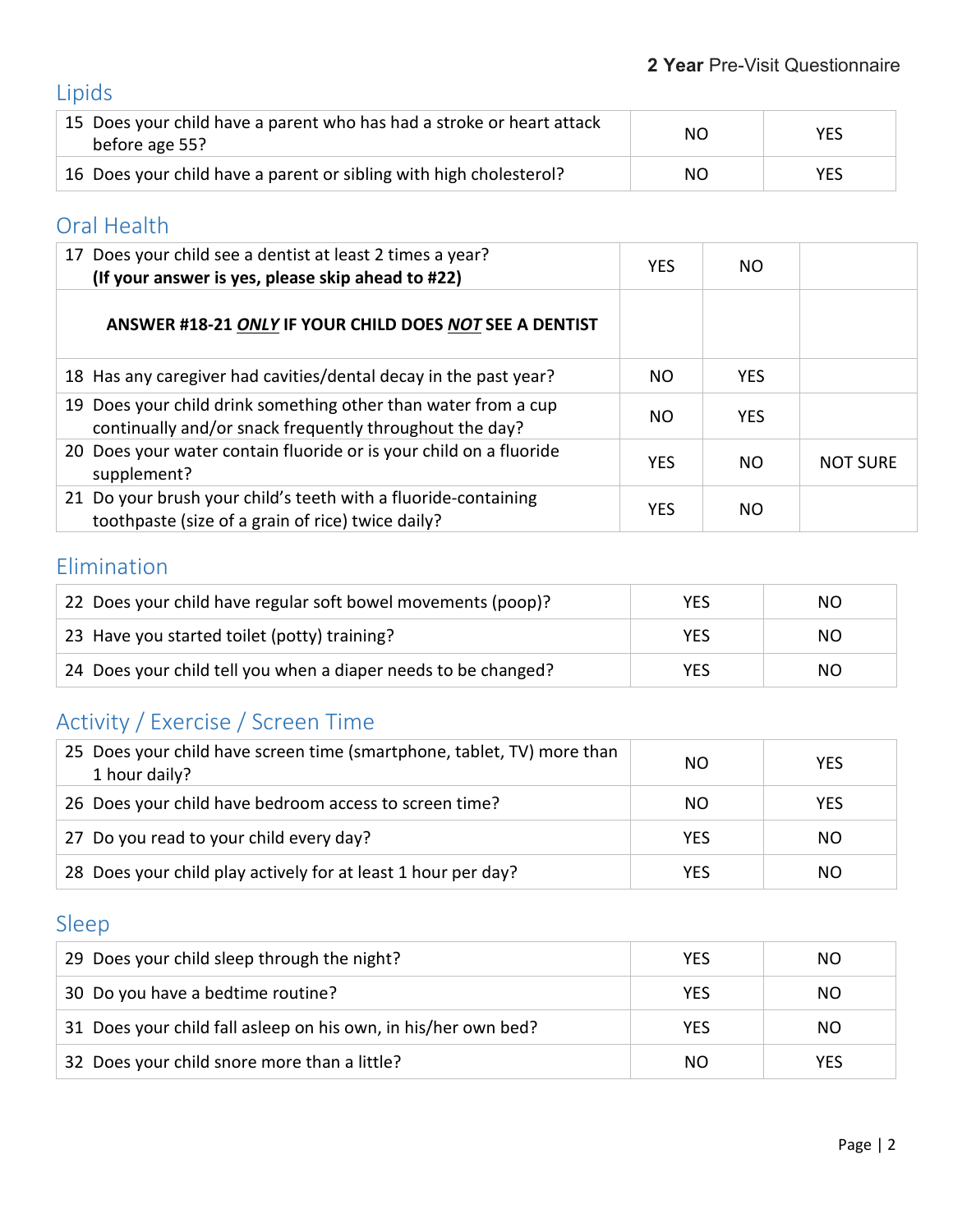## Social Stressors

| 33 Have there been any major changes or stresses in your<br>family recently?                                    | NO.        | <b>YES</b> |                  |
|-----------------------------------------------------------------------------------------------------------------|------------|------------|------------------|
| 34 Within the past 12 months have you worried that your<br>food would run out before you got money to buy more? | NO.        | <b>YES</b> | <b>SOMETIMES</b> |
| 35 Within the past 12 months did you run out of food and you<br>didn't have money to get more?                  | NO.        | <b>YES</b> | <b>SOMETIMES</b> |
| 36 Do you always feel safe in your home?                                                                        | <b>YES</b> | NO         |                  |

#### Behavior

| 37 Do you have any questions about your child's behavior or how to<br>discipline your child? | NO.        | <b>YES</b> |
|----------------------------------------------------------------------------------------------|------------|------------|
| 38 Do you praise your child when he/she is behaving well?                                    | <b>YES</b> | NO.        |

## Development

*(If you are completing the Ages and Stages questionnaire please skip this section)*

| 39 Does your child have a fifty word vocabulary?                                     | <b>YES</b> | <b>NO</b>      |
|--------------------------------------------------------------------------------------|------------|----------------|
| Does your child use 2-3 word phrases or sentences ("More milk" or<br>40<br>"Hi Mom") | <b>YES</b> | NO.            |
| 41 Does your child know 6 or more body parts?                                        | <b>YES</b> | <b>NO</b>      |
| 42 Does your child copy things you do?                                               | <b>YES</b> | <b>NO</b>      |
| 43 Does your child follow 2 step instructions?                                       | <b>YES</b> | <b>NO</b>      |
| 44 Does your child walk up and down stairs while holding on?                         | <b>YES</b> | <b>NO</b>      |
| 45 Does your child turn pages one at a time?                                         | <b>YES</b> | <b>NO</b>      |
| 46 Can your child name some pictures in books?                                       | <b>YES</b> | N <sub>O</sub> |
| 47 Can your child hold a cup with one hand?                                          | <b>YES</b> | NO.            |
| 48 Can your child jump with both feet on the floor?                                  | <b>YES</b> | <b>NO</b>      |
| 49 Can your child throw a ball overhand?                                             | <b>YES</b> | <b>NO</b>      |
| 50 Can your child kick a ball?                                                       | <b>YES</b> | <b>NO</b>      |
| 51 Does your child try to write with a pencil?                                       | <b>YES</b> | <b>NO</b>      |

#### Lead

| 52 Is your child regularly in a house built before 1978?                               | NO. | <b>YES</b> |
|----------------------------------------------------------------------------------------|-----|------------|
| a. Is there any peeling or chipping paint or are you remodeling?                       | NO. | <b>YES</b> |
| 53 Does your child have a brother, sister, or playmate who ever had lead<br>poisoning? | NO  | <b>YES</b> |